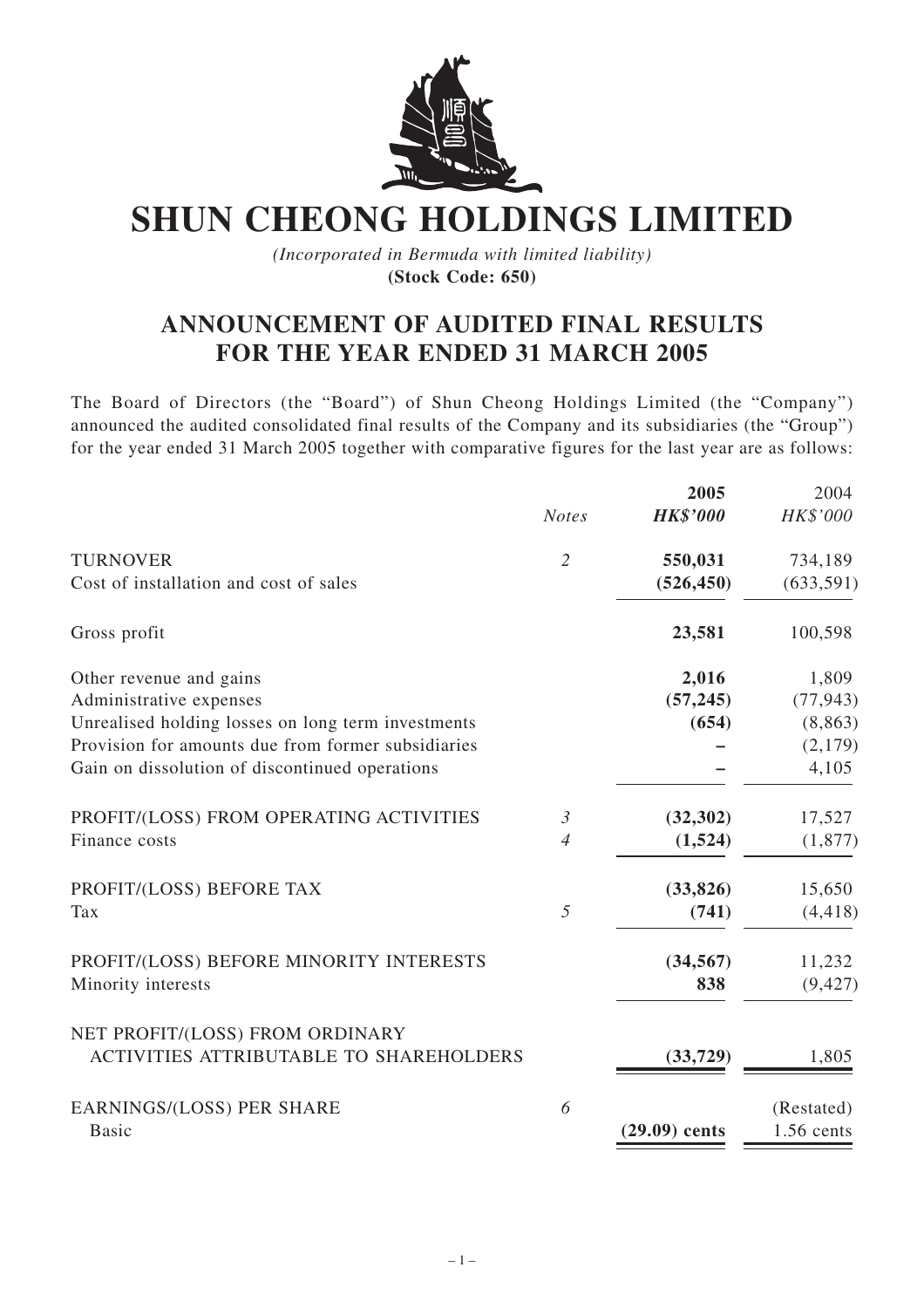*Notes:*

#### **1. Impact of recently issued Hong Kong Financial Reporting Standards**

The Hong Kong Institute of Certified Public Accountants has issued a number of new Hong Kong Financial Reporting Standards and Hong Kong Accounting Standards, herein collectively referred to as the new HKFRSs, which are generally effective for accounting periods beginning on or after 1 January 2005. The Group has not early adopted these new HKFRSs in the financial statements for the year ended 31 March 2005. The Group has already commenced an assessment of the impact of these new HKFRSs but is not yet in a position to state whether these new HKFRSs would have a significant impact on its results of operations and financial position.

#### **2. Turnover and segment information**

The Group has determined business segments should be presented as its primary segment reporting basis.

#### *a. Business segments*

|                                                                                 | <b>Building services</b><br>contracting<br>business<br>and project<br>management |                        | <b>Trading of</b><br>electrical and<br>mechanical<br>engineering<br>materials<br>and equipment |          |                     |          |                  |                    |
|---------------------------------------------------------------------------------|----------------------------------------------------------------------------------|------------------------|------------------------------------------------------------------------------------------------|----------|---------------------|----------|------------------|--------------------|
|                                                                                 |                                                                                  |                        |                                                                                                |          | <b>Eliminations</b> |          | Consolidated     |                    |
|                                                                                 | 2005                                                                             | 2004                   | 2005                                                                                           | 2004     | 2005                | 2004     | 2005             | 2004               |
|                                                                                 | <b>HK\$'000</b>                                                                  | HK\$'000<br>(Restated) | <b>HK\$'000</b>                                                                                | HK\$'000 | <b>HK\$'000</b>     | HK\$'000 | <b>HK\$'000</b>  | HK\$'000           |
| Segment revenue:<br>Sales to external                                           |                                                                                  |                        |                                                                                                |          |                     |          |                  |                    |
| customers                                                                       | 525,850                                                                          | 706,819                | 24,181                                                                                         | 27,370   |                     |          | 550,031          | 734,189            |
|                                                                                 |                                                                                  |                        | 1,963                                                                                          | 9,951    | (1,963)             | (9,951)  |                  |                    |
| Inter-segment sales                                                             |                                                                                  |                        |                                                                                                |          |                     |          |                  |                    |
| Total revenue                                                                   | 525,850                                                                          | 706,819                | 26,144                                                                                         | 37,321   | (1,963)             | (9,951)  | 550,031          | 734,189            |
| Segment results                                                                 | (28, 658)                                                                        | 25,362                 | (5,035)                                                                                        | (2,707)  |                     |          | (33, 693)        | 22,655             |
| Interest income and<br>unallocated gains                                        |                                                                                  |                        |                                                                                                |          |                     |          | 2,045            | 1,809              |
| Unrealised holding losses<br>on long term investments                           |                                                                                  |                        |                                                                                                |          |                     |          | (654)            | (8, 863)           |
| Provision for amounts due<br>from former subsidiaries<br>Gain on dissolution of |                                                                                  |                        |                                                                                                |          |                     |          |                  | (2,179)            |
| discontinued operations                                                         |                                                                                  |                        |                                                                                                |          |                     |          |                  | 4,105              |
| Finance costs                                                                   |                                                                                  |                        |                                                                                                |          |                     |          | (1,524)          | (1, 877)           |
| Profit/(loss) before tax                                                        |                                                                                  |                        |                                                                                                |          |                     |          | (33, 826)        | 15,650             |
| Tax                                                                             |                                                                                  |                        |                                                                                                |          |                     |          | (741)            | (4, 418)           |
| Profit/(loss) before                                                            |                                                                                  |                        |                                                                                                |          |                     |          |                  |                    |
| minority interests<br>Minority interests                                        |                                                                                  |                        |                                                                                                |          |                     |          | (34, 567)<br>838 | 11,232<br>(9, 427) |
| Net profit/(loss) from<br>ordinary activities<br>attributable to shareholders   |                                                                                  |                        |                                                                                                |          |                     |          | (33, 729)        | 1,805              |
|                                                                                 |                                                                                  |                        |                                                                                                |          |                     |          |                  |                    |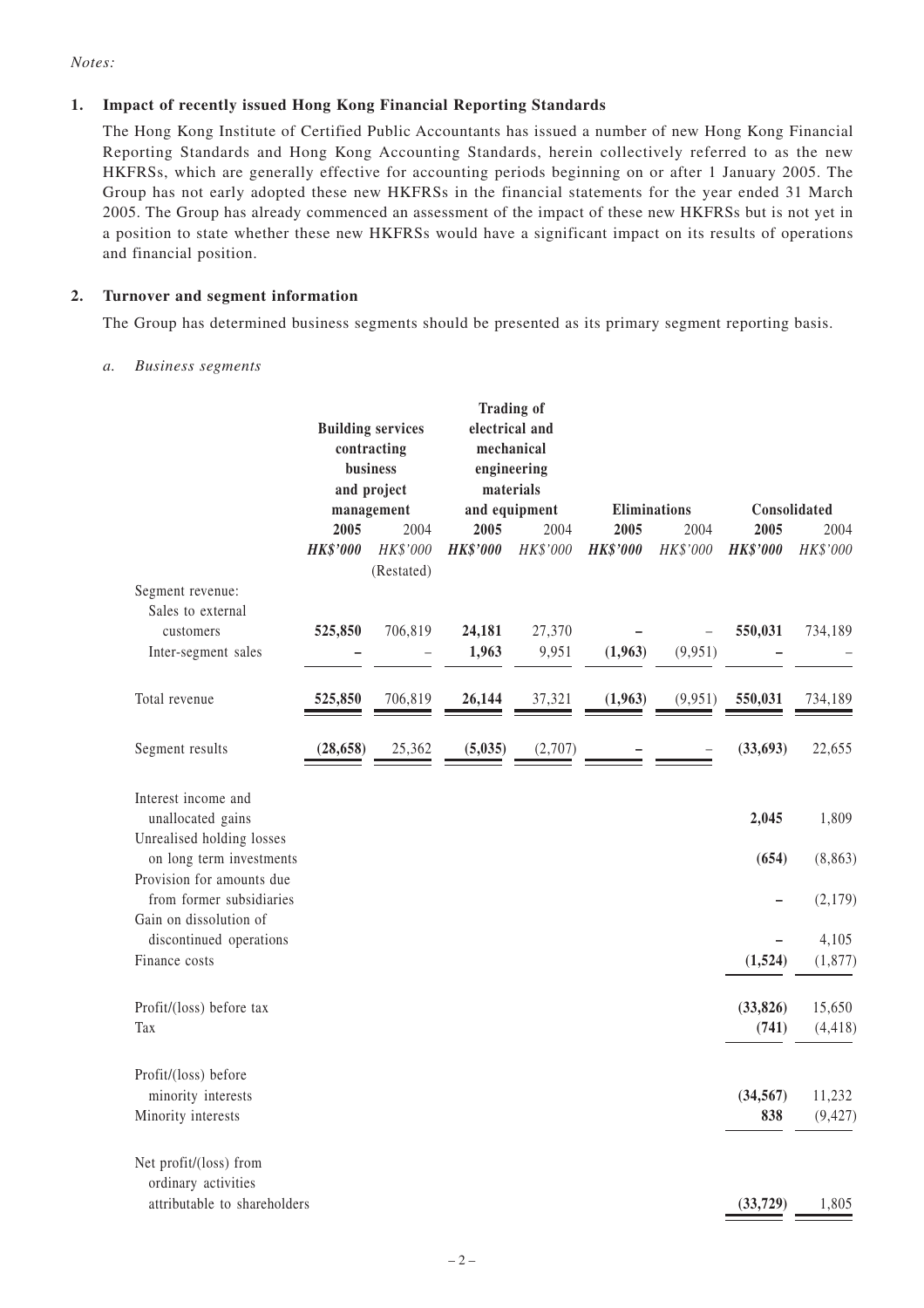#### *b. Geographical segments*

No geographical segment information is presented as over 90% of the Group's revenue is derived from customers based in Hong Kong and over 90% of the Group's assets are located in Hong Kong.

#### **3. Profit/(loss) from operating activities**

The Group's profit/(loss) from operating activities is arrived at after charging/(crediting):

|                                                 | 2005            | 2004     |
|-------------------------------------------------|-----------------|----------|
|                                                 | <b>HK\$'000</b> | HK\$'000 |
| Cost of inventories sold                        | 17,332          | 24,583   |
| Cost of installation                            | 509,118         | 609,008  |
|                                                 | 526,450         | 633,591  |
| Depreciation                                    | 1,749           | 2,539    |
| Minimum lease payments under operating leases   |                 |          |
| in respect of land and buildings                | 1,095           | 1,425    |
| Auditors' remuneration                          | 800             | 800      |
| Staff costs (including directors' remuneration) | 43,133          | 65,954   |
| Provision for doubtful debts                    | 1,531           | 109      |
| (Gain)/loss on dissolution of subsidiaries      | (313)           | 33       |
| Gain on dissolution of an associate             | (199)           |          |
| Recovery of previously provided doubtful debts  | (134)           | (392)    |
| (Gain)/loss on disposals of fixed assets        | (29)            |          |
| Bank interest income                            | (87)            | (203)    |

#### **4. Finance costs**

|                                                           | 2005<br><b>HK\$'000</b> | 2004<br>HK\$'000 |
|-----------------------------------------------------------|-------------------------|------------------|
| Interest on bank loans, overdrafts and other loans wholly |                         |                  |
| repayable within five years                               | 1,041                   | 1,110            |
| Interest on finance leases                                | 43                      | 51               |
| Bank charges                                              | 440                     | 716              |
|                                                           | 1,524                   | 1.877            |

#### **5. Tax**

The Company is exempted from tax in Bermuda until 2016.

Hong Kong profits tax has been provided at the rate of 17.5% (2004: 17.5%) on the estimated assessable profits arising in or derived from Hong Kong during the year.

|                                       | 2005<br><b>HK\$'000</b> | 2004<br>HK\$'000 |
|---------------------------------------|-------------------------|------------------|
| Current – Hong Kong                   |                         |                  |
| Charge for the year                   | 812                     | 4,590            |
| Under/(over) provision in prior years | 50                      | (66)             |
| Deferred taxation                     | (121)                   | (106)            |
| Total tax charge for the year         | 741                     | 4,418            |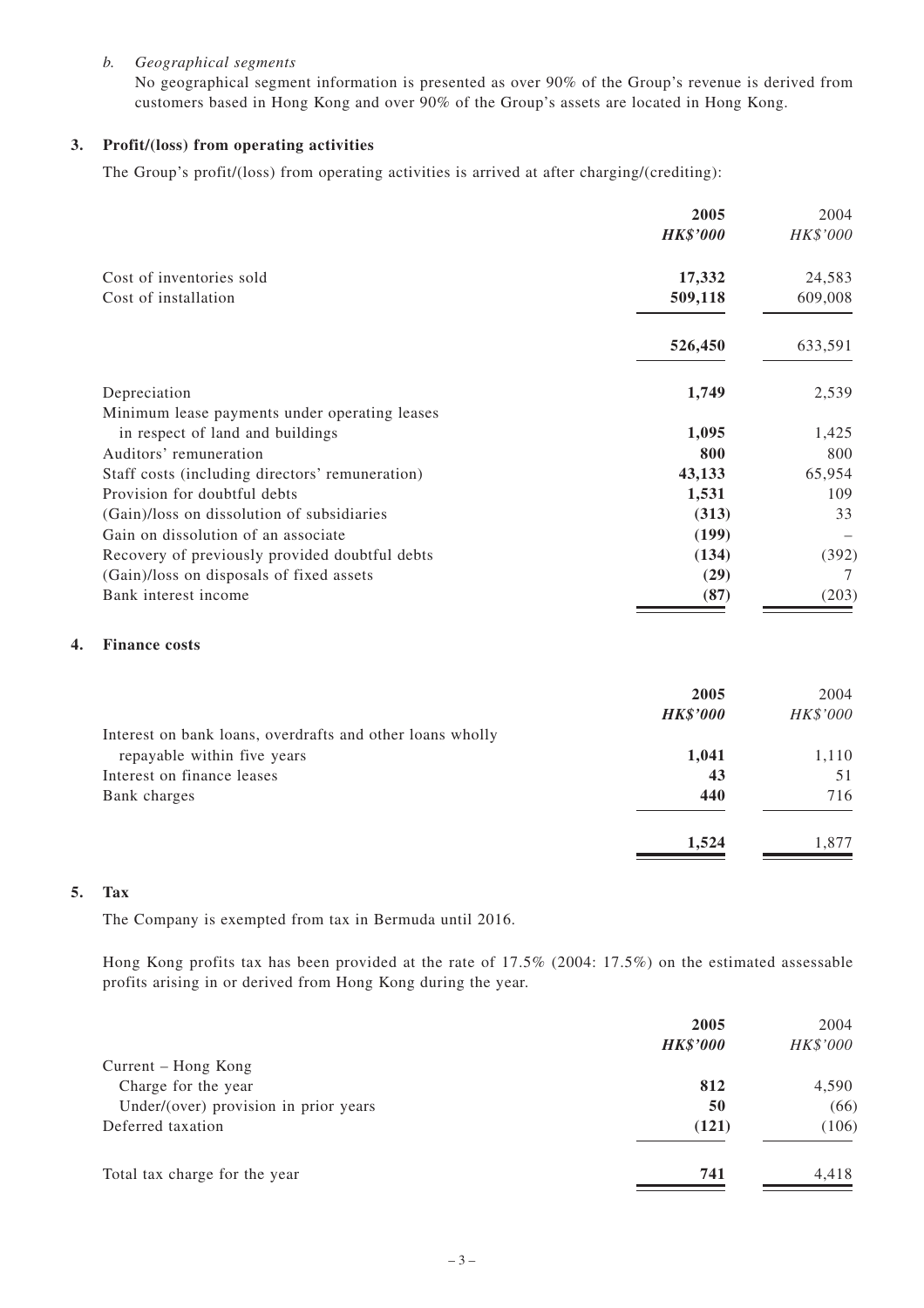### **6. Earnings/(loss) per share**

The calculation of earnings/(loss) per share were based on the net loss attributable to shareholders of HK\$33,729,000 (2004: net profit of HK\$1,805,000) and 115,930,400 (2004 restated: 115,930,400) ordinary shares in issue during the year. The earnings per share for the year ended 31 March 2004 has been restated to reflect the reduction in number of ordinary shares in issue as a result of the Capital Reorganisation (as defined in the Company's circular to shareholders dated 24 August 2004) on 16 September 2004.

Diluted earnings/(loss) per share for the years ended 31 March 2005 and 2004 had not been presented as no diluting events existed during the two years.

#### **7. Movements of reserves**

A special resolution was passed by the shareholders of the Company during the special general meeting held on 16 September 2004 to approve the Capital Reorganisation. As a result, a sum of HK\$45,212,856 was transferred from the issued share capital account to the accumulated losses account to set off part of the accumulated losses of the Company. The credit arising from the cancellation of the share premium account of HK\$110,631,927 was transferred partly to the accumulated losses account to set off the balance of the accumulated losses of the Company of HK\$63,722,800, and the remaining credit of HK\$46,909,127 was transferred to the Company's contributed surplus account.

### **DIVIDEND**

The Board does not propose any final dividend in respect of the year ended 31 March 2005 (2004: Nil).

### **BUSINESS REVIEW**

The Group's turnover for this year was approximately HK\$550 million (2004: HK\$734 million) which represented a decrease of 25% over the prior year. Gross profit decreased to approximately HK\$23.6 million (2004: HK\$100.6 million) which was mainly due to the decrease in turnover of building maintenance works. The net loss of the year was approximately HK\$33.7 million (2004: net profit of HK\$1.8 million) which was mainly attributable to the lower gross profit and the unrealised holding losses on long term investments of approximately HK\$0.7 million (2004: HK\$8.9 million). While the number of staff increased as a result of more workers were hired to meet contract requirements, the Group managed to reduce the total staff costs by approximately HK\$12.4 million. Last year's net profit also included a gain on dissolution of discontinued operations of approximately HK\$4.1 million and a provision for amounts due from former subsidiaries of approximately HK\$2.2 million.

The significant slowdown in housing development in both public and private sectors continued during the year, which led to the limited availability of building services projects. As a result, the Group continued to face fierce competition amongst eligible contractors which led to the decrease in both turnover and gross profit. As at 31 March 2005, the Group had uncompleted contracts on hand of approximately HK\$718 million (2004: approximately HK\$698 million).

### **BUSINESS PROSPECTS**

The local economy continues to show improvement while the GDP in the first quarter of 2005 showed a 6% growth. However, with limited construction works in both private sector and public sector in Hong Kong, the pricing of building services contracts is still under pressure. On the other hand, the development of entertainment business and tourism in Macau will provide business opportunities for Hong Kong construction companies for the next few years.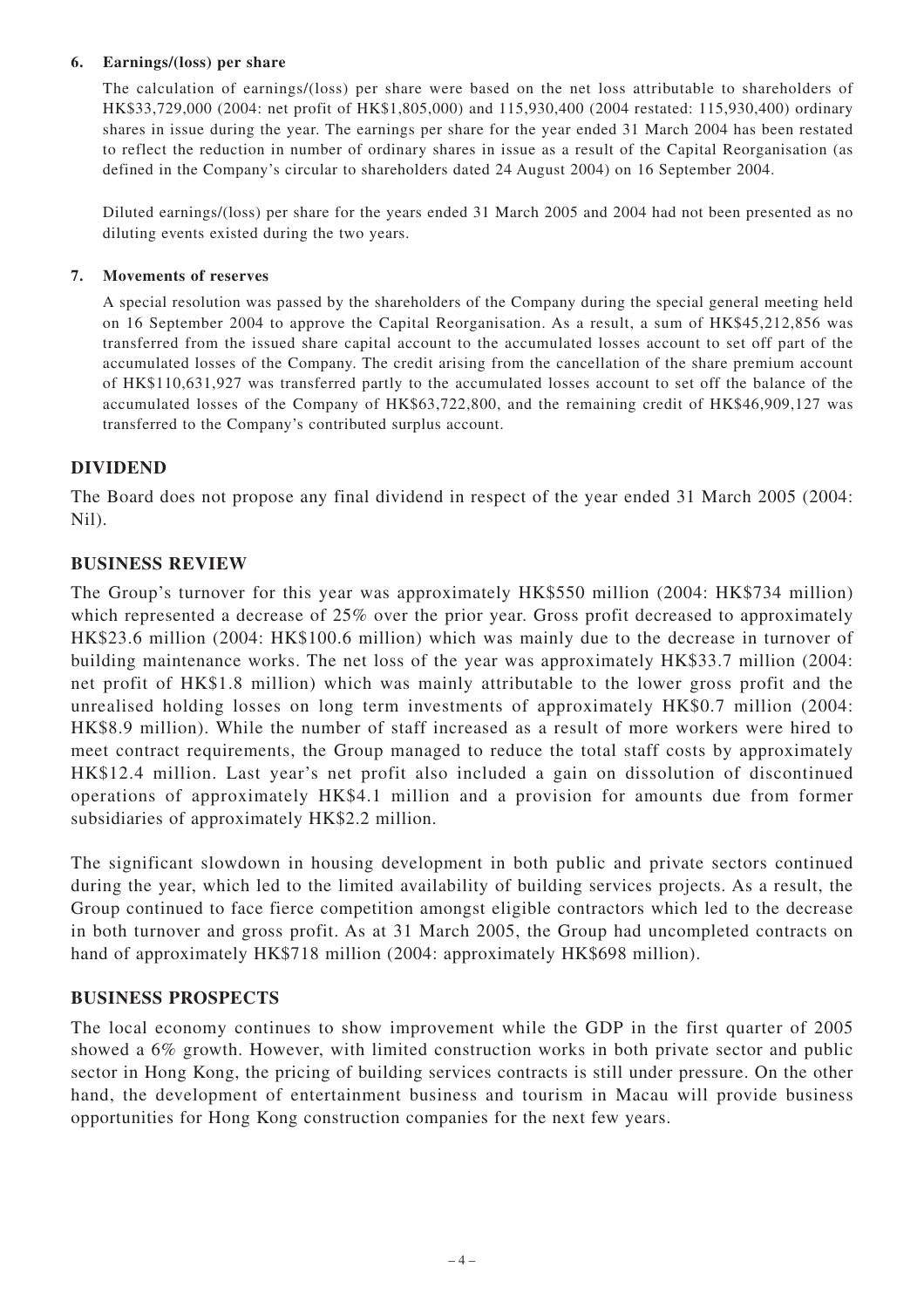The Group will concentrate on its core building services business in Hong Kong and explore new business opportunities in Macau with its expertise as a building services contractor based in Hong Kong and competitive advantage in this specialist trade. The Group has recently been awarded a contract for the electrical installation for the Grand Lisboa Hotel and Casino at Macau amounted to approximately HK\$130 million. Despite the adverse market conditions in Hong Kong, the directors remain optimistic of the Group's business in the coming year.

# **LIQUIDITY AND FINANCIAL RESOURCES**

The Group's cash and bank balances are mostly in Hong Kong dollars. The cash and bank deposit balances were approximately HK\$35.1 million as at 31 March 2005 (2004: HK\$36.9 million), which included pledged bank deposits of HK\$26.8 million (2004: HK\$26.8 million). The total bank borrowings were approximately HK\$46.9 million as at 31 March 2005 (2004: HK\$30.3 million), an increase of approximately HK\$16.6 million over last year. The increase in bank borrowings was mainly due to fund required for the Group's working capital. The total bank borrowings substantially comprised bank overdrafts and trust receipt loans at various interest rates. As at 31 March 2005, the gearing ratio, which represented total bank borrowings to shareholders' fund, was approximately 71% (2004: 30%). As the Group's transactions are mostly settled in Hong Kong dollars, the use of financial instruments for hedging purposes is not considered necessary.

# **TREASURY AND FUNDING POLICY**

The assets and liabilities of the Group are mainly denominated either in Hong Kong dollars or United States dollars. Accordingly, the Group has minimal exposure to foreign exchange fluctuation. However, the Group will closely monitor the overall currency and interest rate exposures. When considered appropriate, the Group will hedge against currency exposure as well as interest rate exposure.

## **PLEDGED OF ASSETS**

As at 31 March 2005, certain of the Group's leasehold land and properties with net book value of HK\$15.7 million (2004: 16.1 million) and bank deposits of HK\$26.8 million (2004: HK\$26.8 million) were pledged to secure general banking facilities granted to the Group.

# **EMPLOYEES AND REMUNERATION POLICY**

The Group employed approximately 260 employees as at 31 March 2005 (2004: 230).

Remuneration is determined by reference to market terms and the qualifications and experience of the staff concerned. Salaries are reviewed annually depending on individual merits. The Group also provides other benefits including retirement benefits scheme, medical insurance and educational subsidies to all eligible staff.

### **CONTINGENT LIABILITIES**

The Group had no material contingent liabilities as at 31 March 2005 (2004: Nil).

### **AUDIT COMMITTEE**

The Company has an audit committee which was established in compliance with the requirements of Rule 3.21 of the Rules Governing the Listing of Securities on the Stock Exchange of Hong Kong Limited (the "Listing Rules") for the purposes of reviewing and providing supervision over the Group's financial reporting process and internal controls.

The members of the audit committee of the Company comprise Chan Chok Ki, Ho Hin Kwan, Edmund and Yu Hon To, David, all being independent non-executive directors of the Company.